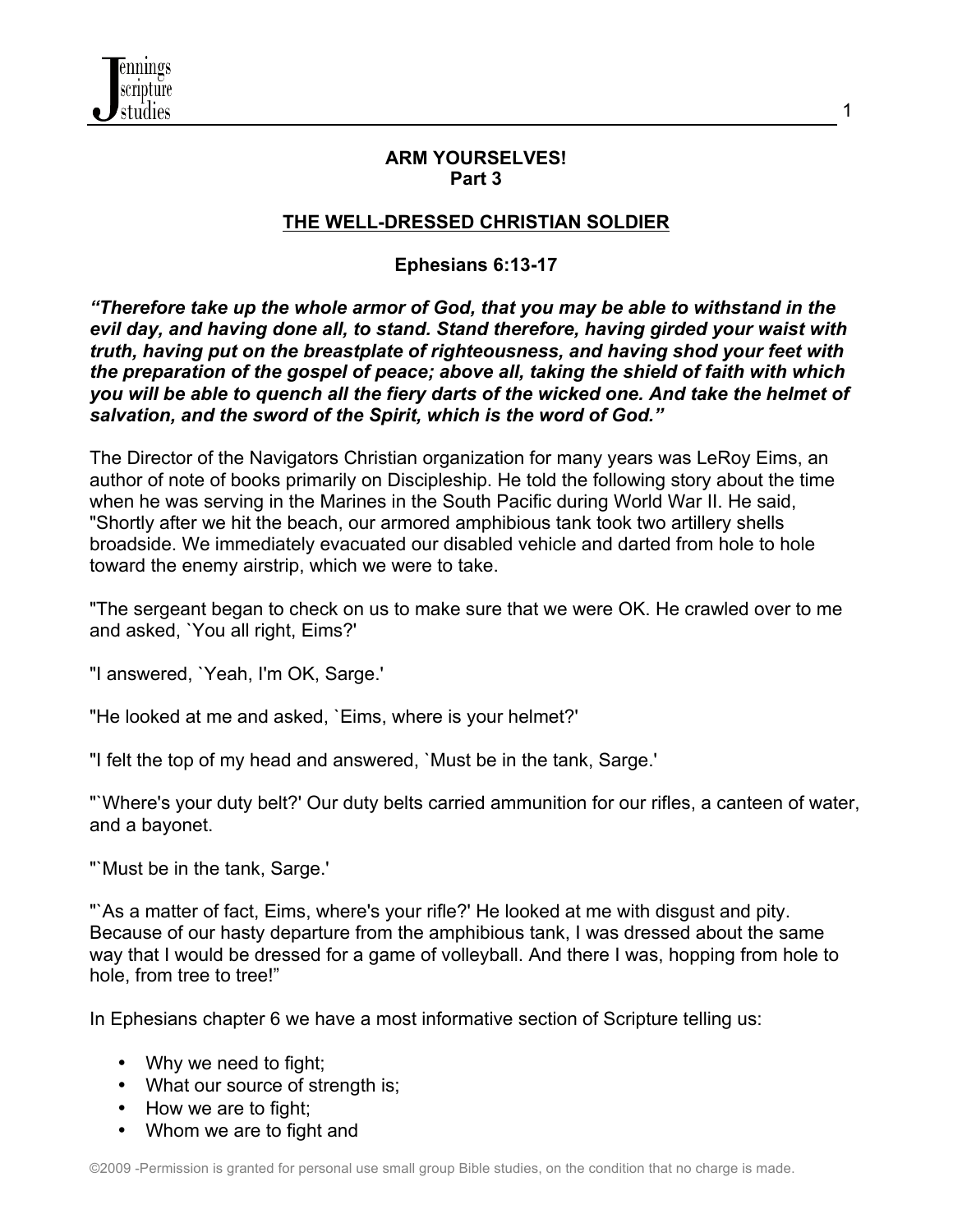

With what we are to fight.

Let's look at the battle-gear God has given to us with which to fight the good fight for the faith. We come now to verses 13-17 that describe the equipment that we have. A soldier is no better than his equipment. There is no better equipment than the *"armor of God."* Therefore, we are told to *"put on the whole armor of God" (*v.11) and, verse 13 says, *"Take up the full armor of God."* God has provided the equipment for our warfare; we do not have to manufacture it, we have but to utilize it.

Charles H. Spurgeon said, "Put on the whole armor of God, that armor which God has provided for the good soldiers of Jesus Christ - that armor which distinguishes men as belonging to the army of God. Do not merely put on a part of it, but put on the whole of it! Do not simply look at the armor and clean it up so as to keep it bright, but put it on, wear it—it is meant for you to use in the great battle for the right against the wrong! Never go out without all your armor on, for you can never tell where you may meet the devil. He is not omnipresent, but nobody can tell where he is not, for he and his troops of devils appear to be found everywhere on this earth. We are in God's army for life - we can never quit this warfare till God shall call us home!" (Sermon, Shoes for Pilgrims and Warriors)

Beginning in verse 13 through verse 17 Paul describes the armor piece by piece. How do we protect ourselves and counter the devil's diabolical tactics? The armor for our warfare is of two types: there is the Defensive Equipment and there is the Offensive Equipment.

# **THE DEFENSIVE EQUIPMENT**

Vs. 14-17a

Paul wrote the Books of Colossians, Philemon, Ephesians, and Philippians during his imprisonment in Rome. He was guarded by Roman soldiers and was, therefore, very familiar with the armor which they wore. He uses this vivid reminder as an analogy of the protective covering which the Christian soldier has. Let us look at the various parts of our uniform:

# **A. The Belt or Girdle Of Truth**. *"Stand therefore, having girded your waist with truth"* (v.14a)

The Roman belt or girdle was 6-8 inches wide; all the body armor and weapons were attached to it. The first thing put on by a soldier was his belt. It stabilized him, protected his lower body and it was on his belt that his sword was carried. The belt also held the breastplate in place. It was the unifying piece of the soldier's armor.

The girdle or belt of truth for the Christian soldier is not an offensive weapon; it is for our protection. Truth protects us from Satan's attacks. It does not prevent the attack but it keeps the believer from being harmed by them. The Truth of God's Word is what "holds" us all together while we fight. It must be the first thing we put on every day.

For the believer, this refers to knowing the "truth" of the Bible. Jesus promised us that the truth had the power to make us free. (John 8:32) Knowing the truth will stabilize us, protect us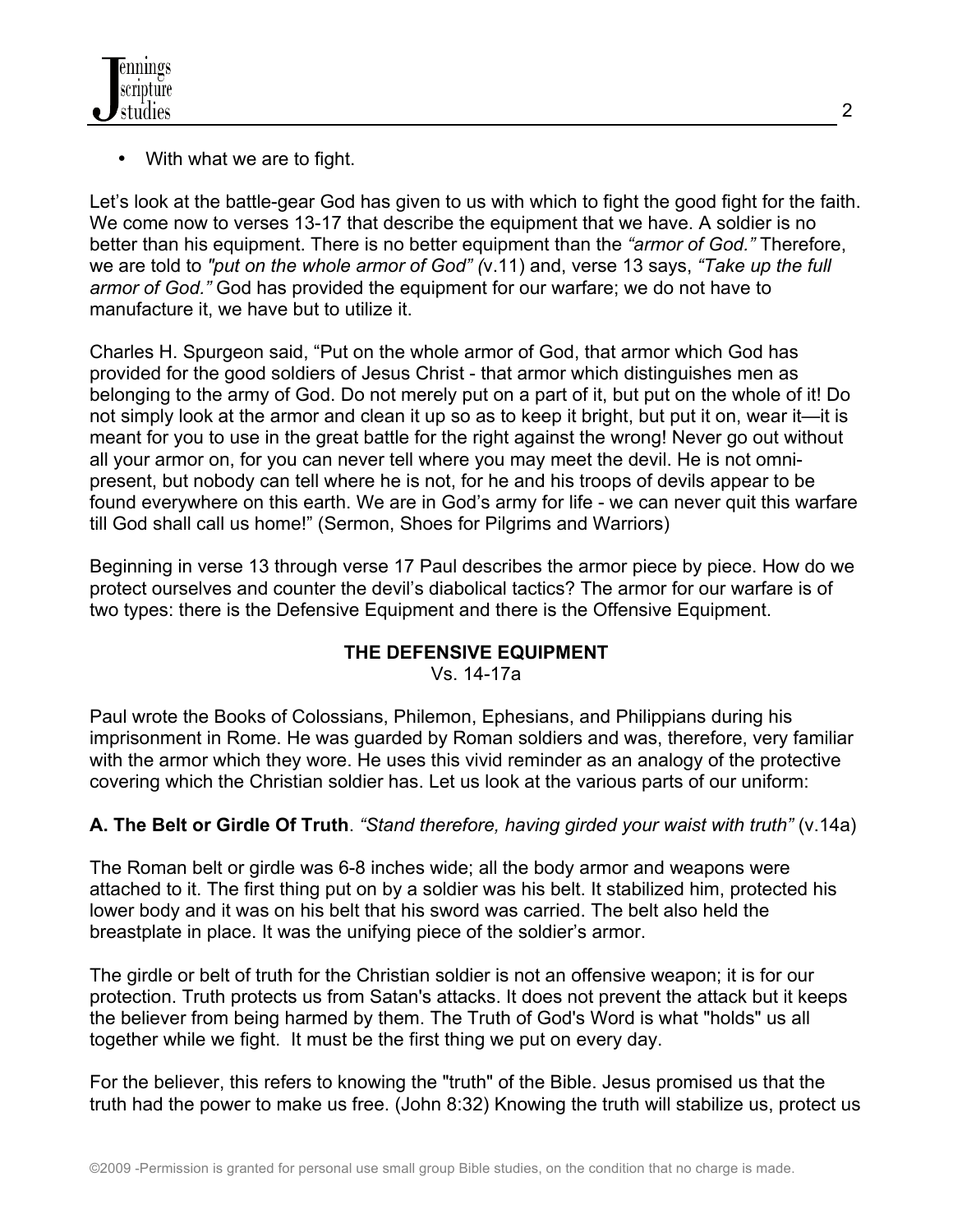

and prevent us from being tripped up in the battles of life. The Christian who is ignorant of the truths of God's Word is easily defeated.

**B. The Breastplate Of Righteousness**. *"having put on the breastplate of righteousness."* (v.14b)

This piece of armor covered the front of the soldier's body from the neck to the abdomen. The Roman breastplate was typically made of bronze, backed with leather. It was designed to protect the most vital organs of the body. What is our most vital organ? It is our heart. The breastplate covered the heart. A blow through this was usually fatal. Proverbs 4:23 reminds us to *"Keep thy heart with all diligence; for out of it are the issues of life."*

That is what the *"breastplate of righteousness"* is designed by God to do. Paul here is referring to the righteousness of Jesus Christ which we receive when we trust Him as our Savior.

Isaiah reminds us that *"we are all as an unclean thing, and all our righteousnesses are as filthy rags."* (Isa.64:6) How can an unrighteous person self-generate his own righteousness? He cannot! We must understand that righteousness, first and foremost, is something we are, not something we do.

It is through faith in Christ that we have His righteousness imputed to us, that is, put to our account. It is important to make a distinction between imputed righteousness and imparted righteousness. When a sinner trusts Christ as his Savior and is born-again, the very righteousness of Christ is put to the sinner's account and never changes. Then, the righteousness of Christ is imparted to us for living righteously in an unrighteous world. Once God has declared a believing sinner righteous, that standing before him is settled for eternity.

Righteousness, when imparted to us, comes from the inside out. Righteousness within us affects what we do, but what we do does not make us righteous. Putting on His breastplate of righteousness is not "putting on" your own good works, integrity, or honesty. It is not "putting on" Bible reading and prayer. It is not "putting on" church attendance. Our righteousness is in Jesus Christ: *"For he hath made him to be sin for us, who knew no sin; that we might be made the righteousness of God in him."* (2 Corinthians 5:21)

Walking in righteousness means that one is actively concerned with integrity and uprightness in his personal life. Righteousness is right thinking *and* right doing, it is righteousness in life, it is personal holiness. If we walk in the righteousness of God we have a defensive weapon to use against the slanderous accusations and outrageous strategies of the enemy.

**C. The Shoes Of The Gospel**. *"and having shod your feet with the preparation of the gospel of peace."* (v.15)

Roman soldiers wore sandals that had hob-nails on the bottoms to provide firm footing on the battlefield. He did not have to worry about his feet slipping in the heat of the battle, for he was always well-grounded with shoes for stability and mobility. A foot-soldier is no good if his feet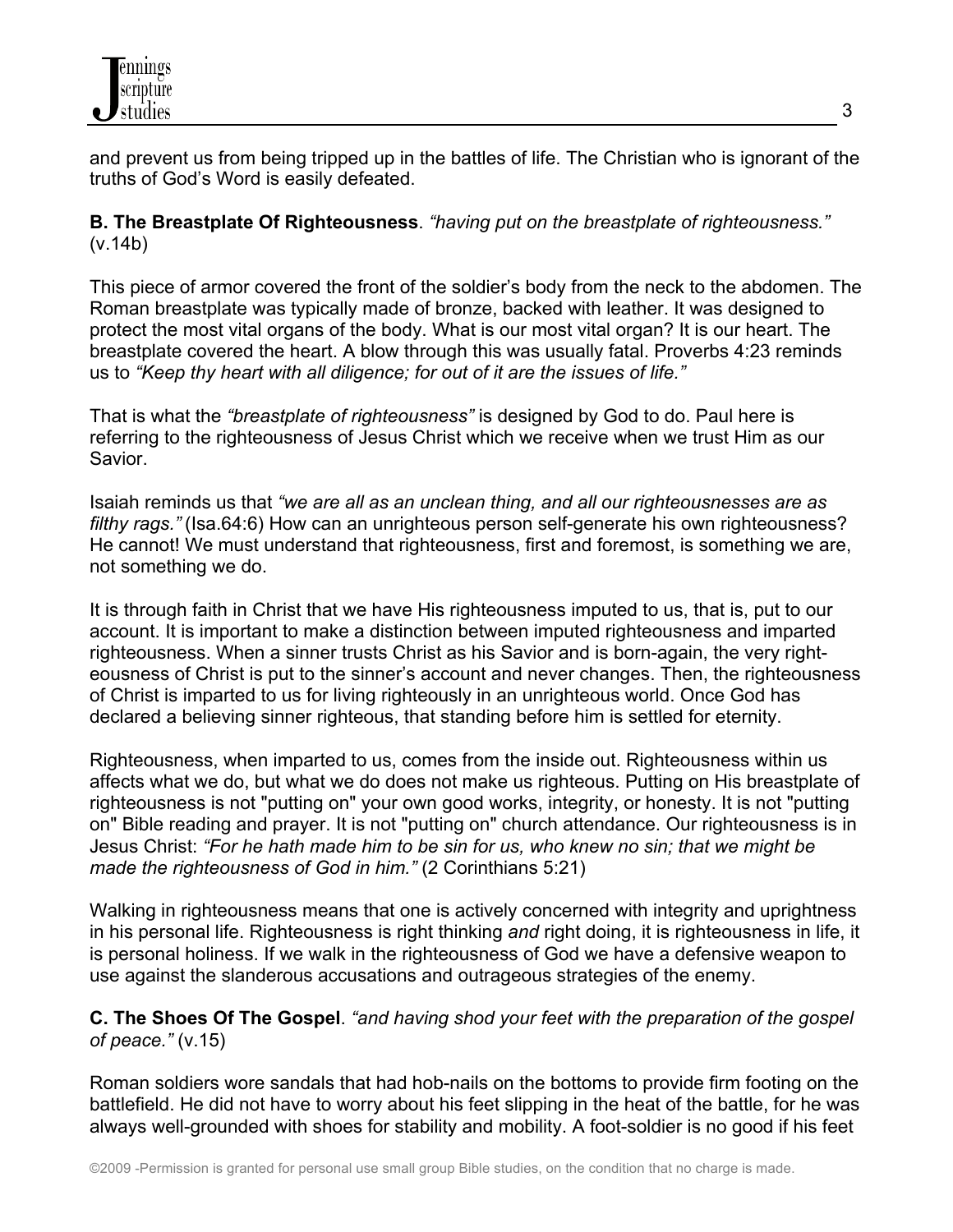

are not protected. This is a picture of the soldier being ready to stand and hold the line against the enemy or march into battle. His feet were prepared for action.

So too, the child of God must be ready to stand his ground. We can stand because the gospel has put us on our feet before God. The *"gospel of peace"* is the footwear for the Christian soldier.

The Gospel of Peace, when embraced by faith, introduces us into the family of God and inducts us into the fighting force for the faith. It may seem strange that the word *"peace"* should be used in relation to holy warfare. However, there is a war being waged against the God of Peace by Satan and his forces who have initiated the anti-peace movement. They resist any attempt that individuals make to come to terms of *"peace with God through our Lord Jesus Christ."* (Rom. 5:1)

Therefore, having shoes that are made by the Heavenly Cobbler, called "*the preparation of the gospel of peace,"* we are equipped to walk about in the devil's territory and spread the Good News about Jesus Christ. This suggests, in more modern terms, "putting shoe leather to our faith." Firm footing and a firm foundation upon the Gospel makes us ready and steady!

In Matthew 7, Jesus speaks of building a house on sand or on the Rock Christ Jesus. "On Christ the solid rock I stand, all other ground is sinking sand." If we do that, then we will be unmoved by the devil's threats, even when we are in the rough places of life.

What does all that mean? It means that a sense of perfect peace with God is the grandest thing in all the world with which to travel through life and fight life's battles! *"Your sandals shall be iron and bronze; as your days, so shall your strength be."* (Deut. 33:25)

**D. The Shield Of Faith**. "*above all, taking the shield of faith with which you will be able to quench all the fiery darts of the wicked one."* (v.16)

The Roman shield was about 4 ft. high and about 2 1/2 feet wide. It was typically made as a curved laminate of three layers of wood strips and covered with leather. The edges were bound with rawhide stitched through the wood or sometimes bronze binding was used. The shield was the maneuverable part of the warrior's armor. It was designed to protect him from arrows and javelins, flaming and otherwise. Verse 16 says that they are *"fiery darts."*

The shield represents the faith of the believer in the promises of God. The value of faith is not in the believer, but in the object of faith, God and His Word. This faith comes from hearing the Word of God (Romans 10:17). God is the one who fights for us and protects us. The more we know Him and His Word the greater our faith and therefore the larger our faithshield!

*"The just shall live by faith"* wrote Habakkuk. (2:4) And, in view of Ephesians 6:16 the just shall fight by faith! Faith is, of course, more than belief alone. The devil believes: *"You believe that there is one God; you do well: the devils also believe, and tremble."* (James 2:19) Faith involves trust and reliance. I may believe that a chair can support me. But until I exercise my faith and sit upon it I am not trusting it or relying upon it.

©2009 -Permission is granted for personal use small group Bible studies, on the condition that no charge is made.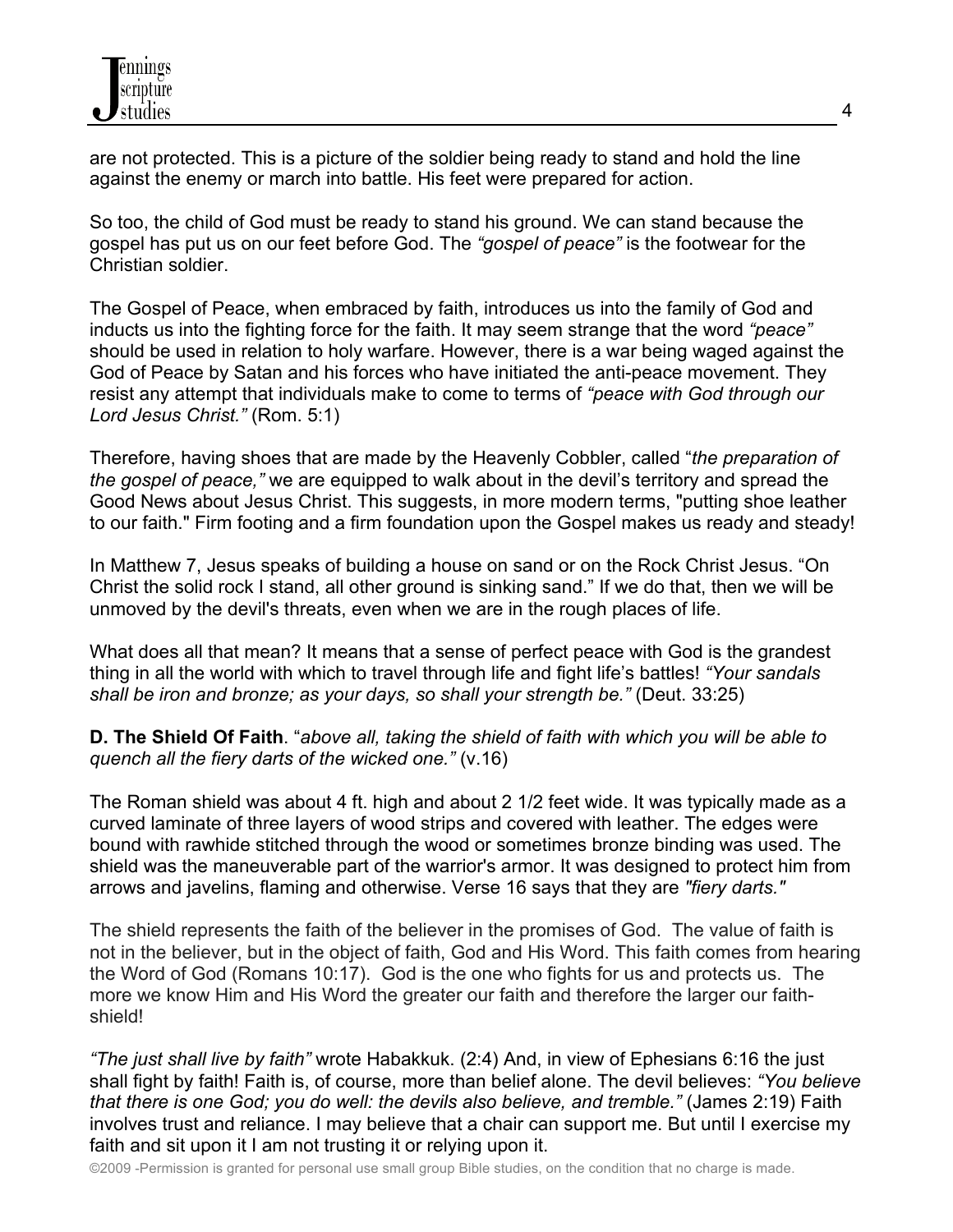1st John 5:4 says, *"For whatever is born of God overcomes the world; and this is the victory that has overcome the world even our faith."* The Christian soldier is defended by the shield of his faith. Whatever Satan throws at us can be successfully deflected by complete trust in God. As your faith gets stronger, your ability to fend off the attacks of the enemy gets stronger also!

# **E. The Helmet Of Salvation**. "*And take the helmet of salvation."* (v.17a)

The helmet of the Roman soldier was made of bronze, lined with leather and often with a hinged face plate fastened by a chin strap. The helmet was given to the Roman soldier to protect his brain. Regardless of how well the rest of him was protected, a blow to the brain rendered the soldier ineffective. A helmet protected the head from any injury that would hamper the ability to fight or live! Helmets are a form of security. Failure to have the proper helmet can prove fatal.

Why Christian helmets? The battle with the enemy is a battle for the mind. We need something to protect the mind from being attacked. The Christian soldier is protected by the helmet of salvation. We need something to protect the mind from the sinful thoughts with which Satan bombards us. We need to have complete confidence in our "*helmet of salvation*." There is no room for uncertainty about its adequacy or the durability of its protection. One key area is our assurance of our salvation. The enemy wants us to doubt this.

Verse 17 tells us to *"put on"* or *"take up"* the helmet of salvation. This phrase means to consciously rely on an accomplished salvation that we have and think Christianly when the enemy is trying to fill your head with lies concerning God's love for you and for the salvation we have received.

Salvation provides the helmet that is necessary to protect our minds from the attacks of the enemy. When we are saved, we are transformed. It is this transformation that allows us to think right thoughts and wage holy war. Our salvation will be like a helmet protecting the mind from the devil.

*"Since we are of the day, let us be sober, having put on the breastplate of faith and love, and as a helmet, the hope of salvation."* (Ist Thess. 5:8) God has provided no armor for the Christian soldier's back; as long as we face the enemy, we are safe!

### **THE OFFENSIVE EQUIPMENT**

"*and the sword of the Spirit, which is the Word of God"* (v.17b)

A soldier must not only have equipment that protects him, but he must also have equipment that advances the cause for which he is fighting. The previous parts of the soldier's equipment, described in verses 13 through 17a, comprise his defensive gear. His offensive equipment is, "*the sword of the Spirit, which is the Word of God."* This is the only clearly offensive weapon in the list of armor.

The Greek word translated sword is "*machaira*" and refers to the Roman soldier's short, straight sword about 18 inches to 2 feet long, used for close hand-to-hand combat. It was very effective and was essential to the survival of the soldier.

©2009 -Permission is granted for personal use small group Bible studies, on the condition that no charge is made.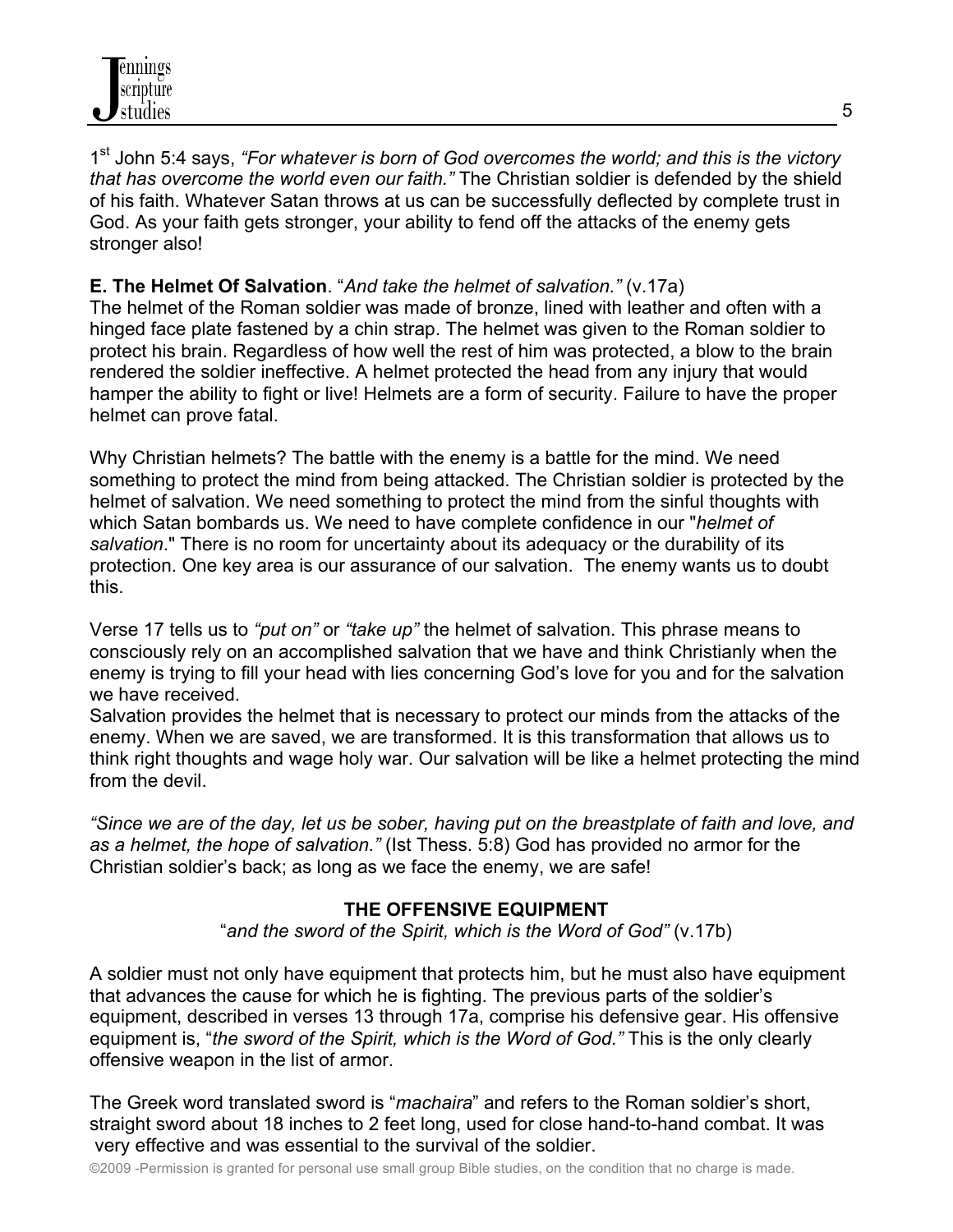We are told that our sword is the Word of God. It is the Bible that we are to use to attack the enemy. It is the Word of God that enables us to conquer him in every battle we face. It is essential for the Christian soldier to be proficient in the use of this weapon. How? By reading it, by studying it, by making it visible in our daily lives and by verbally communicating it. Let us become so familiar with the Word-Sword that we can use it in each battle we face.

When Jesus was being tempted by Satan in the wilderness, how did He fight off the attacks of the enemy? Did He is use philosophical arguments? No, He used the Sword of the Word! (Matt4:1-11) He defeated the Devil by saying "*it is written*!" three times, repulsing the devil in each of the three temptations that he presented to Jesus. I believe if that was good enough for Jesus to fight off the enemy, it is good enough for us.

The old Puritan, Thomas Guthrie wrote:

"The Bible is an armory of heavy weapons, A laboratory of infallible medicines, A mine of exhaustless wealth. It is a guidebook for every road, A chart for every sea, A medicine for every malady, And a balm for every wound. Rob us of our Bible and our sky has lost its sun."

We cannot fight a spiritual fight with physical weapons *"For the weapons of our warfare are not carnal but mighty in God for pulling down strongholds, casting down arguments and every*  high thing that exalts itself against the knowledge of God." (2<sup>nd</sup> Cor. 4:4, 5) It is the Sword of the Spirit, because the Spirit of God gives it and inspires it. The Spirit's aid is needed for its interpretation and application.

There are many encouragements to be proficient in the use of the Sword of the Word:

- 2 Timothy 2:15 *"Be diligent to present yourself approved to God, a worker who does not need to be ashamed, rightly dividing the word of truth."*
- Hebrews 4:12 *"For the word of God is living and powerful, and sharper than any twoedged sword, piercing even to the division of soul and spirit, and of joints and marrow, and is a discerner of the thoughts and intents of the heart."*
- 2 Timothy 3:16, 17 *"All Scripture is given by inspiration of God, and is profitable for doctrine, for reproof, for correction, for instruction in righteousness, that the man of God may be complete, thoroughly equipped for every good work."*

"Then gird on the sword of the Spirit, With helmet, and breastplate, and shield; And valiantly follow your Captain, Determined you never will yield!" Fanny Crosby